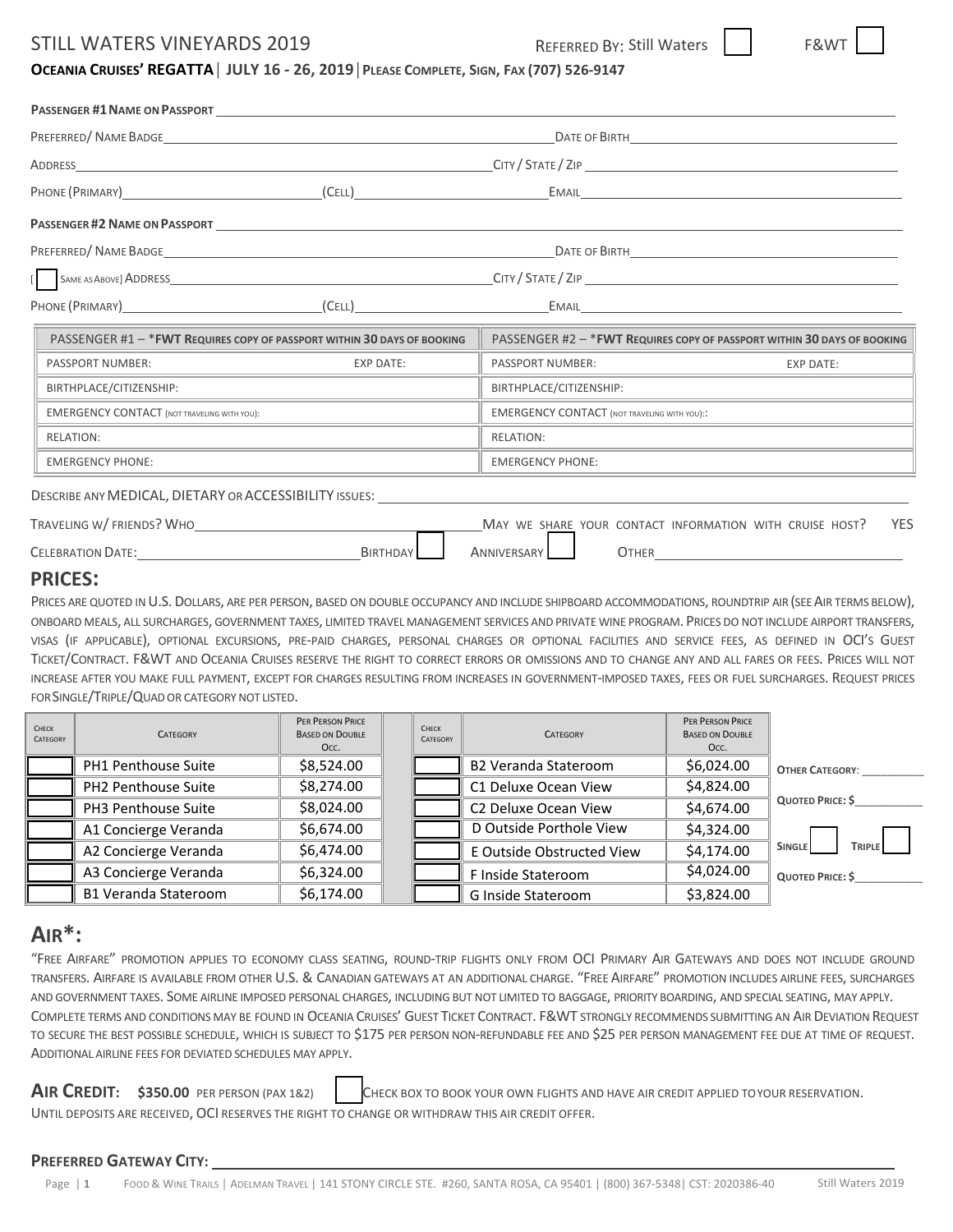TRAVEL INSURANCE: E&WT STRONGLY RECOMMENDS YOU PURCHASE ALLIANZ TRAVEL INSURANCE, OR COMPARABLE TRAVEL INSURANCE COVERING SUPPLIER DEFAULT, FULL MEDICAL EXPENSES, MEDICAL EVACUATION, TRAVEL DELAY, CANCELLATION AND LOSS. IT IS OUR POLICY TO SEND EVERY TRAVELER A TRAVEL-INSURANCE BROCHURE, SO PLEASE CONTACT US IMMEDIATELY IF THIS IS NOT RECEIVED WITHIN 7 DAYS OF SENDING US THIS REGISTRATION FORM. BE ADVISED THAT PRE-EXISTING CONDITION COVERAGE REQUIRES INSURANCE PURCHASE WITHIN 14-DAYS OF DEPOSIT PAYMENT. NOTE THAT BY NOT PURCHASING INSURANCE, YOU ASSUME ALL RISK OF LOSS. INSURANCE MUST COVER ALL TRIP COMPONENTS TO BE VALID. INSURANCE CAN ONLY BE REFUNDED WITHIN 10-DAYS OF ITS PURCHASE IF DONE IN WRITING. REFER TO THE INSURANCE BROCHURE FOR DETAILS REGARDING COVERAGE CONDITIONS.

DEPOSITS & PAYMENTS: DEPOSIT DUE AT BOOKING: \$1,125.00 PER PASSENGER FOR ALL CABINS EXCEPT VISTA, OCEANIA AND OWNER'S SUITES. PLEASE CALL FOR DEPOSIT AMOUNTS FOR BOOKING SUITES.

PAY BY: MASTERCARD / VISA / AMERICAN EXPRESS TOTAL DEPOSIT: \$ CREDIT CARD NUMBER: \_\_\_\_\_\_\_\_\_\_\_\_\_ \_\_\_\_\_\_\_\_\_\_\_\_ \_\_\_\_\_\_\_\_\_\_\_\_\_ \_\_\_\_\_\_\_\_\_\_\_\_ \_\_ EXP: \_\_\_\_\_\_\_ \_\_\_\_\_\_\_\_ CVV: : \_\_\_\_\_\_\_\_\_\_\_  $\overline{\phantom{a}}$ 

\_\_\_\_\_\_\_\_\_\_\_\_

**PLEASE FAX X TO OUR OFFICE S AT (707) 526 ‐9147.**

\_\_\_\_\_\_\_\_\_\_\_\_

\_\_\_\_\_\_\_\_\_\_\_

#### **PRINT NAME E AS APPEARS ON C REDIT CARD**  \_\_\_\_\_\_\_\_\_\_\_\_\_

\_\_\_\_\_\_\_\_

**SIGNATURE OR TYPE NAME IN LIEU OF SIGNATURE - (I AUTHORIZE F&WT TRAVEL GROUP/ F&WT TO CHARGE MY CREDIT CARD.)** 

\_\_\_\_\_\_\_\_\_\_\_\_

\_\_\_\_\_\_\_\_\_\_\_\_\_

\_\_\_\_\_\_\_\_\_\_\_

\_\_\_\_\_\_\_\_\_\_\_\_\_

**FINAL PA AYMENT DUE O N: April 4, 2019** USE A DEBIT CARD TO PAY THE DEPOSIT, F&WT MAY NOT BE ABLE TO PROCESS YOUR FINAL PAYMENT, AND THEREFORE, REQUIRES AN ALTERNATE PAYMENT METHOD FOR FINAL PAYMENT. IF FINAL PAYMENTS NOT RECEIVED BY THE DATE SPECIFIED ABOVE, YOUR SPACE ON THIS CRUISE WILL BE RELEASED AND APPLICABLE CANCELLATION FEES APPLIED. MANY TRAVEL SUPPLIERS NOW PROCESS CREDIT CARDS INTERNATIONALLY, AND YOUR CREDIT CARD BANK MAY CHARGE A FOREIGN TRANSACTION FEE. PLEASE CONTACT YOUR CREDIT CARD ISSUER TO SEE IF THIS APPLIES. YES, I AUTHORIZE FINAL PAYMENT TO BE AUTOMATICALLY CHARGED ON THIS DATE TO THE CREDIT CARD LISTED ABOVE. NOTE: I E<br>IF YOU

\_\_\_\_\_\_\_\_\_\_\_\_

## **TERMS & CONDITIO NS**

PAYMENT & CANCELLATION SCHEDULE: ANY REFUND OR CHANGE REQUESTS RELATING TO THE CRUISE, INCLUDING AIRFARE, MUST BE RECEIVED BY F&WT IN WRITING AND DOCUMENTS RETURNED. CANCELLATION FEES APPLY TO NAME CHANGES. CANCEL FEES CANNOT BE APPLIED OR MOVED TO ANOTHER SAILING. "I AUTHORIZE ADELMAN TRAVEL SYSTEMS INC/ F&WT TO CHARGE MY CREDIT CARD IFI CANCEL THIS BOOKING, PURSUANT TO THE CANCELLATION SCHEDULE AND FEES SET FORTH BELOW":

| <b>OWNER'S, VISTA &amp; OCEANIA SUITES</b> |          | ALL OTHER STATEROOM CATEGORIES |                        |          |                         |
|--------------------------------------------|----------|--------------------------------|------------------------|----------|-------------------------|
| <b>FROM</b>                                | TO       | <b>FEE</b>                     | <b>FROM</b>            | то       | <b>FEE</b>              |
| <b>DATE OF BOOKING</b>                     | 01/31/19 | \$100 PER PERSON               | <b>DATE OF BOOKING</b> | 01/31/19 | \$100 PER PERSON        |
| 02/01/19                                   | 03/15/19 | <b>\$250 PER PERSON</b>        | 02/01/19               | 03/15/19 | <b>\$250 PER PERSON</b> |
| 03/16/19                                   | 04/04/19 | 15% FULL FARE                  | 03/16/19               | 04/04/19 | \$500 PER PERSON        |
| 04/05/19                                   | 04/26/19 | 35% FULL FARE                  | 04/05/19               | 04/26/19 | 35% FULL FARE           |
| 04/27/19                                   | 05/13/19 | 65% FULL FARE                  | 04/27/19               | 05/13/19 | 65% FULL FARE           |
| 05/14/19                                   |          | 100% FULL FARE                 | 05/14/19               |          | 100% FULL FARE          |

TRAVEL REQUIREMENTS: PASSENGERS MUST PROVIDE PROPER IDENTIFICATION TO BOARD THE SHIP. US AND CANADIAN CITIZENS MUST PRESENT A VALID PASSPORT. (NAME ON all cruise documents must be the same as your passport.) Please visit <u>www.travel.state.gov f</u>or details. **RESPONSIBILITY:** Passenger acknowledges (i) sponsoring wineries are responsible for the wine education program, which is not connected in any way with Adelman Travel Systems Inc. / F&WT and RESERVES THE RIGHT TO SUBSTITUTE PROGRAM ELEMENTS AND PRESENTERS WITHOUT NOTICE; AND (II) OCEANIA CRUISES (OCI) IS RESPONSIBLE FOR THE CRUISE AND RELATED services, which along with any included free air fare, are governed by OCI's terms and conditions as noted in their cruise brochure. LIMITATION OF LIABILITY: IN NO EVENT SHALL ADELMAN TRAVEL SYSTEMS INC. DBA F&WT OR ITS OFFICERS, DIRECTORS, EMPLOYEES AND AFFILIATES BE RESPONSIBLE OR LIABLE TO PASSENGER FOR ANY INJURY, LOSS, OR DAMAGE, DIRECTLY OR INDIRECTLY ARISING FROM, OR ANY INDIRECT, INCIDENTAL, SPECIAL OR CONSEQUENTIAL DAMAGES, INCURRED BY PASSENGER IN CONNECTION WITH (I) THE CRUISE PURCHASED HEREBY, INCLUDING WITHOUT LIMITATION, ANY ASSOCIATED TRANSPORTATION, ACTIVITIES, AND ACCOMMODATIONS, WHETHER PRIOR, DURING, OR AFTER THE CRUISE, (II) ANY ACT, OMISSION, NEGLECT, ACCIDENT, ERROR OR DEFAULT OF THIRD PARTIES, PROVIDING SERVICES IN CONNECTION WITH THE CRUISE, (III) THE ALTERATION OF THE PASSENGER'S ITINERARY, WHEN ADVISABLE OR NECESSARY FOR THE SAFETY AND/OR WELLBEING OF THE PASSENGER(S), (IV) ANY ACT OF TERRORISM, WAR, ACCIDENT, WEATHER OR ANY ACT OF GOD,(V) THE CRUISE PROGRAM CANCELLATION AS PROVIDED BELOW, (V1) ANY CHANGES IN THE DESCRIBED PROGRAM CONTENT OR PRESENTERS. TERMINATION: THIS WINE EDUCATION CRUISE PROGRAM REQUIRES A MINIMUM NUMBER OF PARTICIPANTS AND F&WT RESERVES THE RIGHT TO CANCEL THE PROGRAM BEFORE THE FINAL PAYMENT DATE LISTED ABOVE IF SUCH MINIMUM NUMBER IS NOT ACHIEVED. UPON CANCELLATION F&WT WILL ISSUE A FULL REFUND TO YOU AND YOU AGREE F&WT SHALL HAVE NO LIABILITY FOR SUCH CANCELLATION AS PROVIDED FOR ABOVE. PARTICIPANTS ARE ENCOURAGED NOT TO PURCHASE NON-REFUNDABLE AIRLINE TICKETS EARLIER THAN 90 DAYS BEFORE THE TOUR DEPARTURE DATE IN ORDER TO AVOID AIRLINE CANCELLATION PENALTIES. **MISBEHAVIOR:** F&WT RESERVES THE RIGHT TO ASK ANY PERSON TO LEAVE THE WINE EDUCATION GROUP WHO IS ACTING INAPPROPRIATELY AND/OR WHO CANNOT CONTROL HIS OR HER BEHAVIOR, AND IN SUCH CASE PASSENGER AGREES THEY SHALL RECEIVE NO REFUND FOR THE COST OF THE CRUISE AND |F&WT SHALL HAVE NO LIABILITY FOR, OR OBLIGATION TO REPLACE, MISSED OR LOST PREPAID TRIP ELEMENTS, NOR RESPONSIBILITY TO PROVIDE RETURN TRANSPORTATION TO ANY PASSENGER LEFT BEHIND. DISPUTES: ANY CONTROVERSY, DISPUTE OR CLAIM OF WHATEVER NATURE ARISING OUT OF, IN CONNECTION WITH OR RELATING TO THIS CRUISE REGISTRATION FORM OR THE RELATED PRE/POST OR SHORE TOUR REGISTRATION FORM(S), OR THE INTERPRETATION, MEANING, PERFORMANCE, BREACH OR ENFORCEMENT THEREOF, SHALL BE RESOLVED, AT THE REQUEST OF EITHER PARTY TO THIS CONTRACT, FIRST BY MEDIATION INSANTA ROSA, CALIFORNIA AND IF MEDITATION IS UNSUCCESSFUL BY FINAL AND BINDING ARBITRATION CONDUCTED BEFORE ONE NEUTRAL ARBITRATOR AT A LOCATION DETERMINED BY THE ARBITRATOR IN SANTA ROSA, CALIFORNIA, IN ACCORDANCE WITH THE RULES OF CALIFORNIA CODE OF CIVIL PROCEDURE SECTION 1280 ET. SEQ. ALL DECISIONS OF THE ARBITRATOR SHALL BE FINAL, BINDING, AND CONCLUSIVE ON ALL PARTIES. JUDGMENT MAY BE ENTERED UPON ANY SUCH DECISION IN ACCORDANCE WITH APPLICABLE LAW IN ANY COURT HAVING JURISDICTION thereof. This contract inures to the benefit of, and is binding on the parties and their respective heirs, representatives and assigns. This contract shall be GOVERNED BY, CONSTRUED AND ENFORCED IN ACCORDANCE WITH THE LAWS OF THE STATE OF CALIFORNIA.

#### PLEASE SIGN TO ACCEPT THE FOREGOING TERMS AND CONDITIONS OR TYPE NAME IN LIEU OF SIGNATURE:

\_\_\_\_\_\_\_\_\_

\_\_\_\_\_\_ PASSENGER#1

\_\_\_\_\_\_\_\_\_

\_\_\_\_\_\_\_\_\_

\_\_\_\_\_\_\_\_\_\_

PASSENGER#2

\_\_\_\_\_\_\_\_\_

\_\_\_\_\_\_\_\_\_

\_\_\_\_\_\_\_\_\_\_

\_ \_\_\_\_\_

 $\overline{\phantom{a}}$ 

\_\_\_\_\_\_\_\_\_